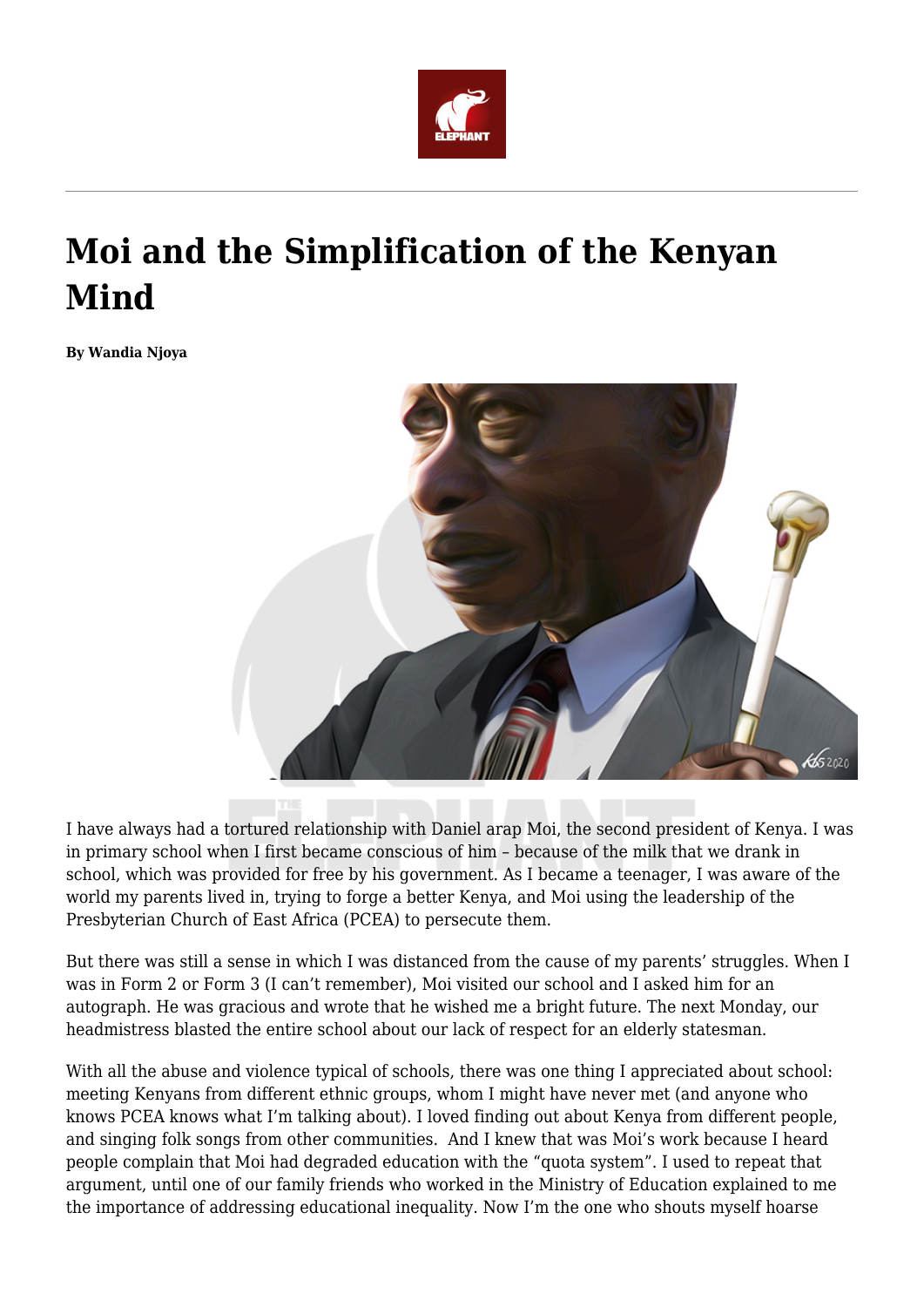about inequality in education.

Granted, I have since understood that Moi's intentions for diversifying the education system were no based on egalitarianism. Rather, he wanted to create a Kalenjin elite built in the same model which the British used in the 1950s to mould Kikuyu loyalists into an elite. But I was a teenager; I wouldn't have known that history then.

Moi was president for literally my entire educational life. My experience, especially of music education, for which I have fought for the last ten years, was influenced by his commissioning of music in praise of himself. It was his era that made me musically conscious, even though my fight now is for a more diverse Kenyan soundtrack.

Moi left office when I was a PhD student. I remember the euphoria as clearly as yesterday. It was beautiful. The day Mwai Kibaki was sworn in as the third president, a load was lifted off our shoulders. We smiled again. Kenya was a land of possibilities. We could do things differently. We could listen to Kalamashaka's "Tafsiri hii," laugh at Redikyulass imitating Moi, and read our own stories in *Kwani?* It felt like Kenya was going to soon be able to conquer her demons.

But now we're back to Moi days. Kenya is toxic and stifling, just like it was in Moi's time. What the police did to many intellectuals in the 80s and 90s, the bureaucrats now do to my generation with regulations.

Everything in Kenya is extremely regulated. In education, my professional field, the government has become so intrusive with its new vocational system, popularly known as CBC, in which it now dictates class activities teachers must use, including asking kids to jump and to carry out an analysis of their jumping. The Commission of University Education is now proposing that academics go through an extensive licensing process before they are allowed to collaborate with academics abroad. Acquiring licences for film making in Kenya has been turned into an obstacle race, with film makers being asked to translate scripts and being required to re-apply for licences if they so much as alter a sentence in the script. The clergy have been coopted in supporting this clampdown on artistic freedom by being promised that it will help the church entrench morality.

But now we're back to Moi days. Kenya is toxic and stifling, just like it was in Moi's time. What the police did to many intellectuals in the 80s and 90s, the bureaucrats now do to my generation with regulations.

It is clear that the one thing the current government will not allow us to do is to be intellectually and artistically creative. And to seal the deal, the politicians are now proposing in the Bridging Bridges Initiative (BBI) to write a "[definitive history of Kenya"](https://www.aljazeera.com/indepth/opinion/kenya-bbi-political-elite-attempt-rewrite-history-191128150130076.html), to appoint an Official Historian under the Office of the President, and to rearrange the management of our national archives. It can only mean one thing: Kenyatta's son Uhuru wants us to return our minds to era where they were kept on the straight and narrow.

#### **The moulding of the Kenyan intellect**

A [brilliant work](https://www.ruganobooks.com/store/the-state-and-the-university-experience-in-east-africa-colonial-foundations-and-postcolonial-transformations-in-kenya/) by Michael Kithinji demonstrates that the fundamental contradiction of the Moi era was the widening of educational opportunities to previously excluded communities (which was almost everybody except the GEMA communities), while at the same time crushing creative thought.

By the time Moi became president, Kenya had only one university because Jomo Kenyatta wanted it that way. In Kenyatta's view, universities were for training bureaucrats for government. Since most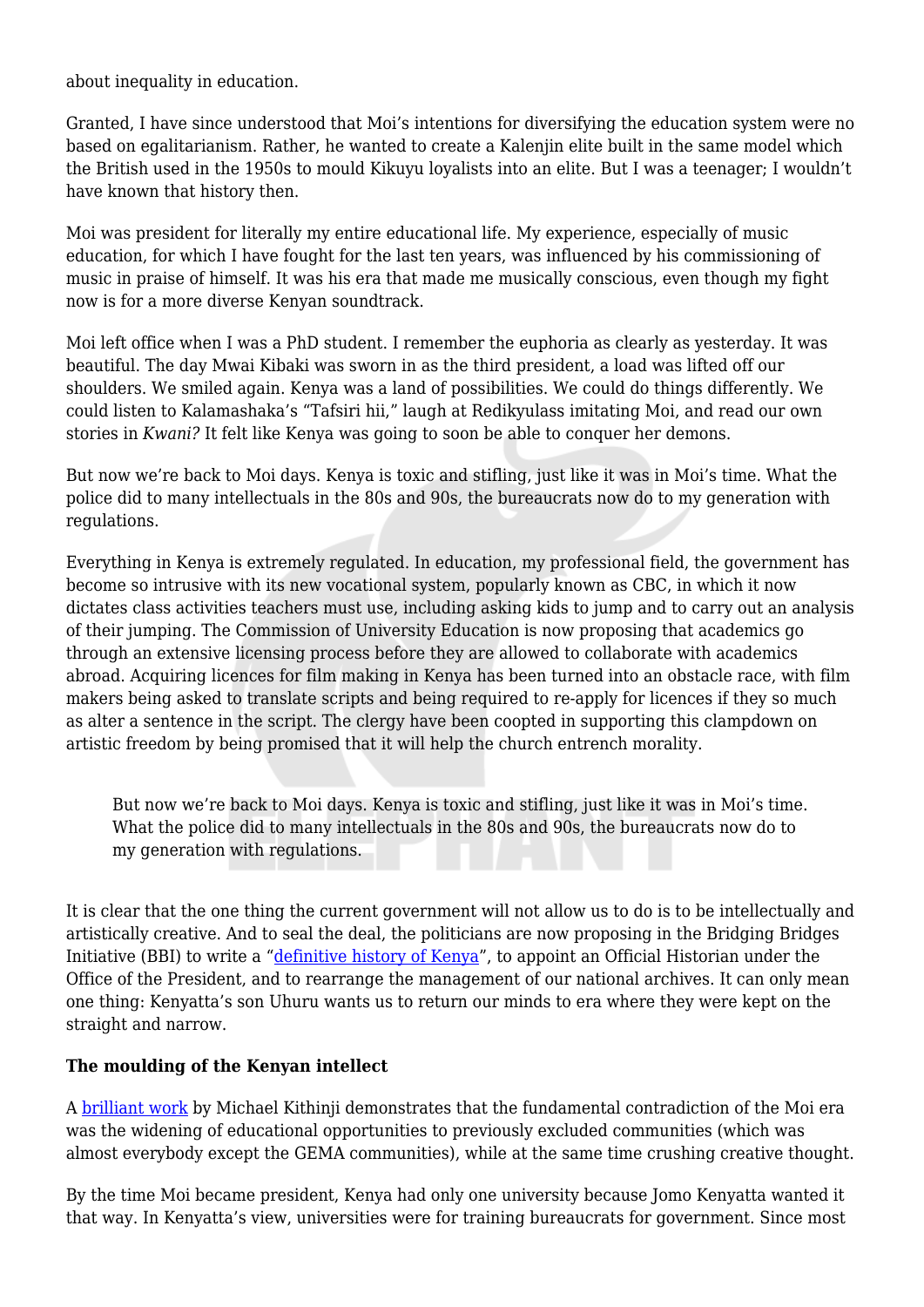bureaucrats were Kikuyu, then one university was enough because it catered for Kikuyu bureaucrats. And so through bureaucratic measures, Kenyatta stifled the growth of the University of Nairobi, and at his death, Kenya still had only one university.

But the precedent of starving education in order to create an ethnic elite had already been set by the colonial government. When the Mau Mau struggle broke out, the British government accompanied its military counter-offensive with an economic one. It rewarded loyalists with land confiscated from the Mau Mau, and with government jobs, especially in the notorious provincial administration that controlled Kenyan rural life. The thinking was that a Kikuyu bourgeoisie would split the political loyalties of the peasantry and starve the Mau Mau of sympathy and supplies.

Education was therefore tied to ethnic-class division as a strategy for divide-and-rule. Children from families and communities thought to be sympathetic to the Mau Mau were denied access to education. The missionary educators, like Carey Francis at Alliance High School, actively discouraged his African students from developing nationalist ideas, and even from joining professional careers.

But before this policy was activated by Mau Mau revolt, the white settlers had been the driving force for preventing access to higher education for Africans. As Kithinji informs us, the settlers were successful in lobbying against education for Africans, so that when the conversation about a university for East Africa began, the colonial Kenya government sent the least financial support and the least number of students to the technical college that would later become Makerere.

That policy only changed with the Mau Mau war because the British metropole government switched its sympathies. It decided to throw the settlers under the bus and prop up a Kikuyu elite. And to do so, they needed to provide some Africans with higher education.

This entire approach to education as a system to sustain the state is illustrated in Mbiyu Koinange, one of Kenya's first university graduates who would become a major pillar of the first Kenyatta government. Mbiyu was the son of a chief whose name is still carried by a girls' high school. He went through the elite pipeline of Alliance High School in Kenya, Columbia University in the US and Cambridge University in the UK. His siblings also had access to an elite education that was rare among African Kenyans at the time.

But it was not only education which the colonial government sought to control; the colonialists engaged in active pursuit of any space in which nationalist ideas thrived. For example, it banned political parties in rural areas (or what they called reserves) and later denied registration to political parties unless they were explicitly tribal. During the emergency, and as the metropole government accepted that independence for Kenya was more profitable for the UK, the colonial administration also used arrests and detentions to weed nationalists out of the unions and political parties.

By the time politicians were going to negotiate independence in Lancaster House just before independence, the British had essentially created an echo chamber. And Moi was part of that chamber.

By the time Moi became president, he knew how the system worked. If he was to maintain control of the state, he had to create a Kalenjin elite, the way the British created the Kikuyu elite that maintained Jomo Kenyatta in power. So he had to open the corridors of the universities and schools to more Kenyans of more ethnic backgrounds.

But like the colonialists, and Kenyatta before him, Moi was to soon discover that education is a double-edged sword. As you provide it, you cannot control what people think. So with expanded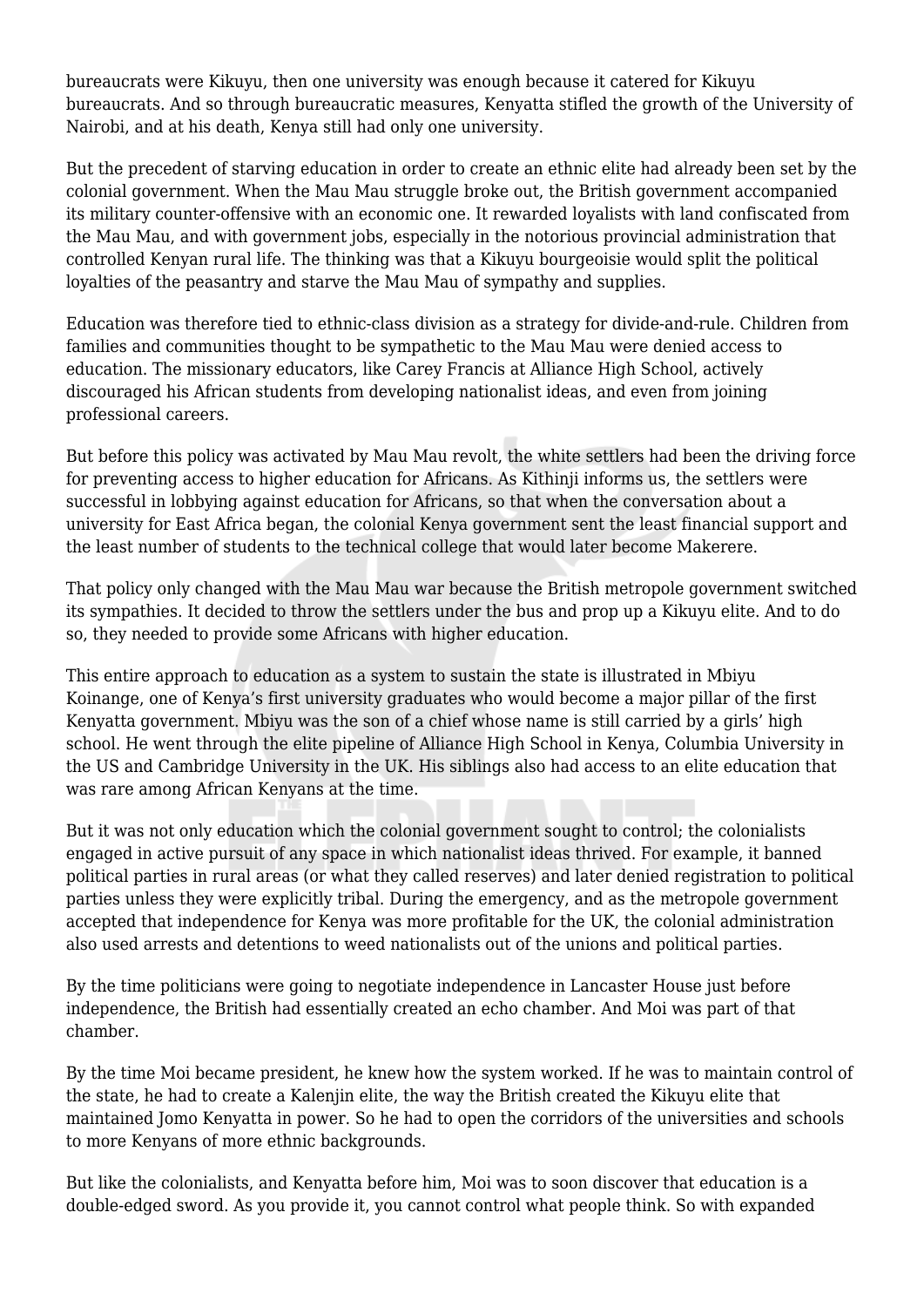education came expanded cruelty, in order to ensure that people with degrees thought only in the way he wanted them to think.

That is why Moi remains, and will remain, historically notorious for his fight against Kenyan intellectual and artistic life. When Moi became president, the humanities, especially philosophy, literature and political science, were shunned as irrelevant to development. Literature only mattered if it was studied under education. And later, several scholars in those fields – Micere Mugo, ES Atieno Odhiambo, Korwa Adar, Micere Mugo, Apollo Njonjo and Ngugi wa Thiong'o, just to name a few – were arrested, tortured, detained and exiled. University students were raped, shot dead, sent to prison (where some, like Tito Adungosi died) and exiled. Torture in the evil Nyayo House basement sounded like a page out of apartheid South Africa and Britain's gulags during the Emergency: living for days in flooded cells, and cruel violence directed at the genitals of both men and women.

The attack on the academy was part of a larger one on intellectual spaces with the potential for mass mobilisation and imagination of alternative visions of Kenya. It included censorship of theatre arts, detention and imprisonment of journalists such as Wahome Mutahi, David Makali, Bedan Mbugua and Gitobu Imanyara, and the banning of newspapers and magazines. Music praising Moi enjoyed special privileges in terms of radio airplay. Any other Kenyan music had to compete with Congolese, South African and American pop music.

By the time Moi became president, he knew how the system worked. If he was to maintain control of the state, he had to create a Kalenjin elite, the way the British created the Kikuyu elite that maintained Jomo Kenyatta in power.

Kenyans were not allowed to meet without a permit from the police, which they would never get. Moi was so vicious in crushing ideas that his forces invaded churches where they beat clergy and entered mosques with their boots on.

Despite this cruelty, which words will never adequately capture, it would be misleading to divorce it from the larger logic of the colonial enterprise from 1895. The exploitative Kenyan state cannot exist without crushing the Kenyan imagination. Without a tribal elite handed over to him like the one handed over to Kenyatta, Moi crushed alternative spaces of imagination in the same way his predecessors had done, but with more cruelty. As the saying goes, every time history repeats itself, the price goes up.

#### **The ideology of order**

The word "order" should send shivers down everybody's spine. Order was the motto of the colonial government, and it made the administrators violent. As Bruce Berman tells us in [his extensive](https://books.google.co.ke/books/about/Control_Crisis_in_Colonial_Kenya.html?id=t_Y9MAufWAAC&redir_esc=y) [study](https://books.google.co.ke/books/about/Control_Crisis_in_Colonial_Kenya.html?id=t_Y9MAufWAAC&redir_esc=y) of the colonial civil service, the colonial administrators were mainly Oxbridge elites fed on a steady dose of imperial ideology, but with very limited exposure to the cultures of the African people they were going to rule over. Humanistic knowledge, the British government said, was "theory" and was irrelevant. The best learning was from experience on the ground. The point was not to serve, but to "protect" the natives and to ensure that they remained orderly enough to facilitate the exploitation of their own land and labour.

This was an intensely bureaucratic arrangement, managed by the infiltration of the colonial administration in the daily lives of Africans in the reserves. The network would then evolve into the provincial administration during the first two presidents and remain the County Commissioners after the 2010 constitution. The tribal police who helped crush the Mau Mau remain in place as the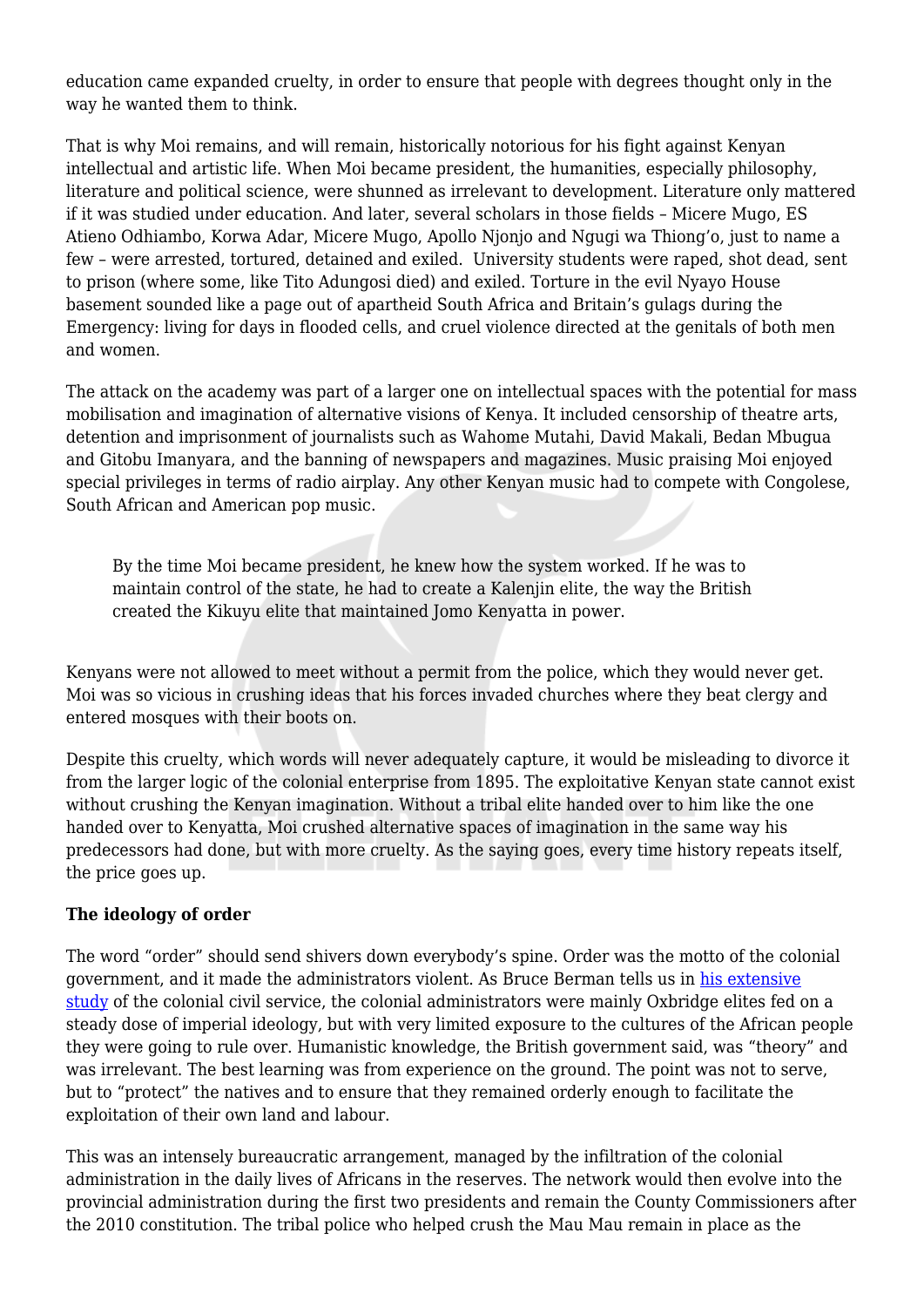Administration Police.

But reliance on bureaucracy necessarily means ignoring problems until they can no longer be ignored by bluffing one's way through crises, and by employing extreme violence against people who make the administrators nervous. The colonial government employed the Punjabi principle which, Berman says, held that "a shot in time saves nine", indicating that any idea with the potential to grow into a political space must be crushed while it is still budding.

That was the ideology that was passed on to African civil servants during the highly engineered transition between British and African rule in Kenya. The government had contempt for knowledge. Education was only for training civil servants.

Kenya had to be kept orderly at any cost, even if it meant assassinations, massacres, torture, exile and a cowed down people who had to look around when they so much as coughed. Moi used violence to affirm what Atieno-Odhiambo famously called the "ideology of order" where the state manages the tension between people's freedom and the ruling elites' need for the state to maintain power and amass wealth.

In the first years of independence, politicians such as Martin Shikuku, Jean-Marie Seroney and J K Mulwa repeatedly observed that the civil servants of Kenyatta I's government exercised immense power using the provincial administration, a colonial arm of government which KADU had unsuccessfully tried to dismantle. Was the Government of Kenya not a political organ subject to the will of the people, or was it run by bureaucrats? they persistently asked. In 1966, it was Moi who defended the Kenyatta I regime by stating that "even if it's a political Government, it is an orderly Government, it is not a Government of disorder."

## **The economy of order**

This is why the most chilling aspect of the revisionism of Moi's history is the playing down of the atrocities Kenyans suffered during the 24 years during which Moi ruled. However, what is more dangerous than diminishing the human suffering is the argument that Moi had to maintain order. In the past few days, many of the on-the-fence observers or the outright supporters of Moi have said that Kenya is a special country with too many competing ideas or opinions, and the only way to run the Kenyan state is by enforcing order.

And the reason Kenyans are not pushing back on this narrative is because we believe it. And we believe it because the Moi regime did not allow intellectuals enough time to sufficiently tease out the fundamental problems of the Kenyan state. At the height of my public engagement in the new education system, most people who wanted to shut me up basically expressed fatigue with the noise. "Why can't we just accept and correct later?" they would ask. They are asking the same question about BBI.

This is why the most chilling aspect of the revisionism of Moi's history is the playing down of the atrocities Kenyans suffered during the 24 years during which Moi ruled. However, what is more dangerous than diminishing the human suffering is the argument that Moi had to maintain order.

Freedom in Kenya is work, and work is what Kenyans do not want to do. We have been well trained by a century of brutality. Getting out of line means violence. So when children die in school, when women are killed, even in broad daylight, when young men are shot dead by police, when elections are rigged, the narrative that follows the line of order is: "Let's keep peace. Let's protect lives and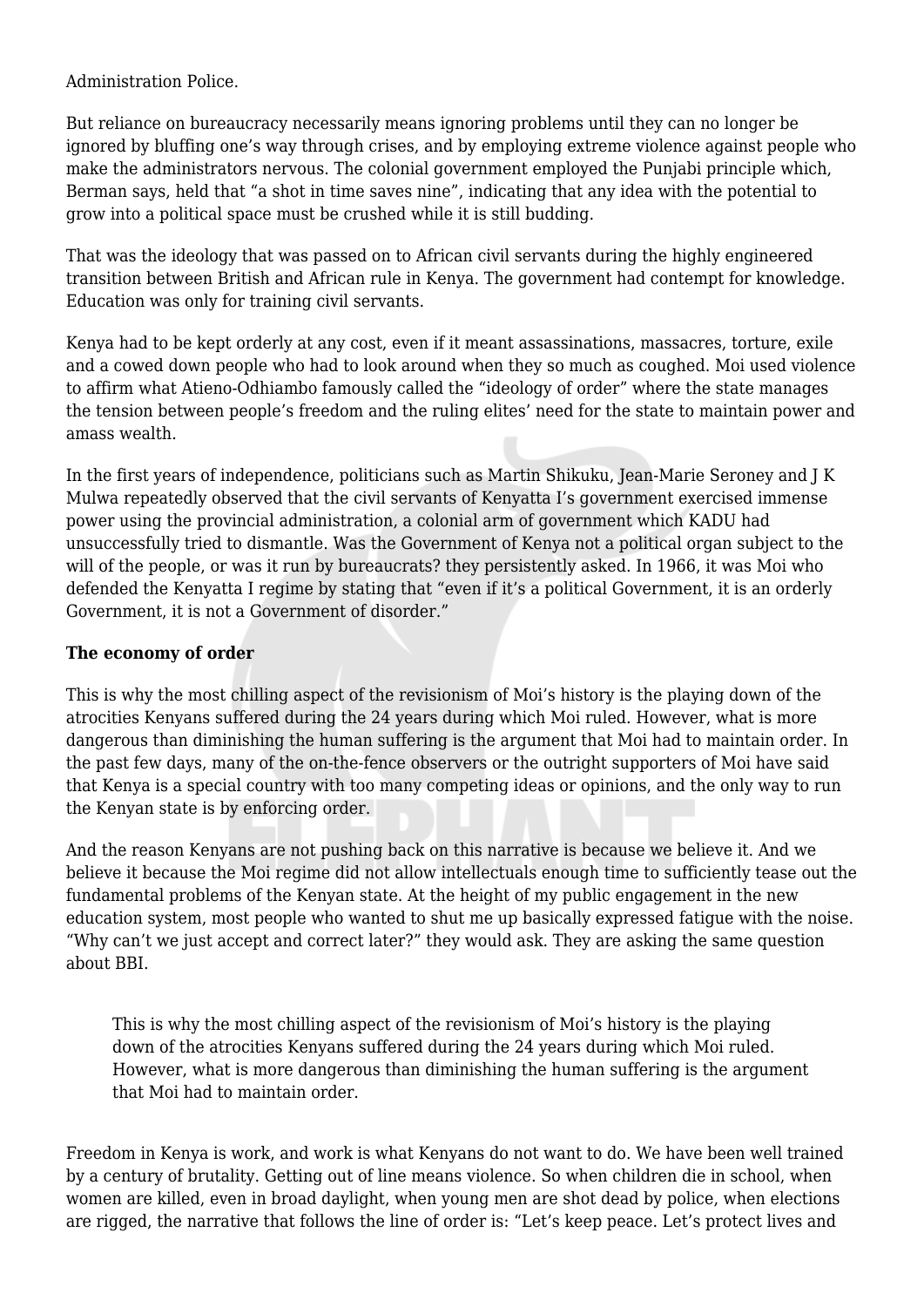property. When are we going to continue with business? Let's forgive and forget. If someone asked for forgiveness, it means we should forget."

Kenya has become so toxic that we cannot even give innocent compliments. Instead of saying "you look nice," we ask "kwani where are you going today?" If we want people to carry out a certain function, we manipulate them into doing it. We who want the action don't have to think it through because, after all, thinking is theory and theory is not practical. So we don't rationalise policy or plans, or explain them to people. Instead, we pretend that the decision is not cast in stone, and then present people with a fait accompli that they are forced to manage by working backwards.

A Kenyan humorously explained this phenomenon on twitter:

-They ask why you haven't done what they were "suggesting" previously. Everyone's doing it, so why not you?

-You explain yourself. "Si it was voluntary? I'm not interested."

-They attack, using the compliant ones as their examples, and as their enforcers.

— Kiko Enjani (@KikoEnjani) [January 25, 2020](https://twitter.com/KikoEnjani/status/1221086167518580739?ref_src=twsrc%5Etfw)

However, Kenyans believe the ideology of order because the intellectuals were crushed before they could refine their ideas, and explain or teach them to the next generation in order to further refine them. Atieno-Odhiambo, whose insight into Kenyan history was simply brilliant, also had to go into exile after persecution from Moi.

As Godwin Murunga and Shadrack Nasongo said [in a preface](https://www.press.uchicago.edu/ucp/books/book/distributed/K/bo20850340.html) that is a blues for the Kenyan academy and Kenyan intellectual thought, the upcoming generations of Kenyans were left orphaned with no one to mentor them. This heritage made us unable to really dissect and understand the ideas for which the intellectuals were persecuted. The proponents were not in Kenyan classrooms or academic forums where we students could ask them questions that would help the proponents refine the ideas. The intellectuals were cut off from the geographical and cultural setting that birthed the ideas. And with such suffering, it was difficult for us upcoming students to point out the blind spots of their ideas because we did not want to appear disrespectful of their suffering.

And that is why some of the ideas for which Kenyan intellectuals were persecuted have failed to withstand the test of time. It is also why we see some of the intellectuals who were persecuted during Moi's reign throw their weight behind Kibaki and even Kenyatta II. Some who enter government sometimes support policy which Kenyans did not expect those politicians to support.

But if our heroes of yesterday do not seem to see the continuity of the struggle in today's Kenya, we cannot blame them. The problem is structural, and it predates Moi to 1895 when Kenya was created as a market whose natural resources and labour of diverse peoples who did not know they had been included in Kenya could be exploited.

## **The simplistic Kenyan mind**

The Kenyan mind is spectacularly unable to deal with contradiction or complexity. Pointing out that Moi's violence was systemic, or that the ideas that attracted the wrath of the state have still not nailed the core problem we are faced with, or that some of those who ended up as victims of assassinations and detentions were part of the privileged and wealthy elite, elicits violent and moralistic questions.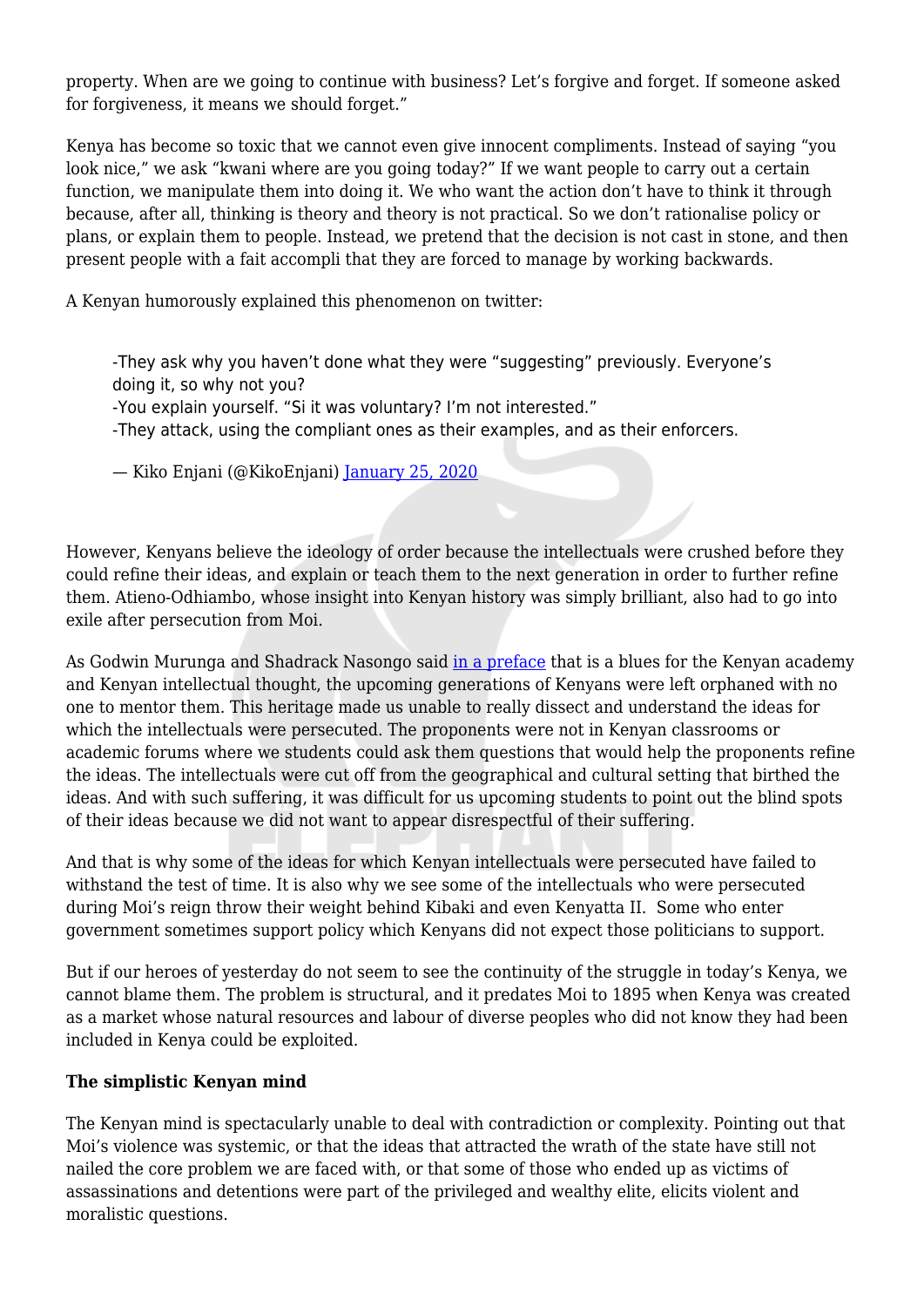We are asked: "Who are you to question those who suffered?" "Are you saying the people who suffered were wrong?" "Are you blaming them for their own suffering? Are you sanitising the government's atrocities?"

The Kenyan mind is spectacularly unable to deal with contradiction or complexity. Pointing out that Moi's violence was systemic, or that the ideas that attracted the wrath of the state have still not nailed the core problem we are faced with…elicits violent and moralistic questions.

The questions go both ways. From the pro-government side, we are asked "Are you saying Moi was all bad and did nothing good? Who are you to judge? Have you never done anything wrong?"

But this moralising goes beyond discussions of Moi. We are told that discussing history is blaming colonialists and refusing to take responsibility for our own actions. That discussing ethnic privilege and patronage is attacking every single member of that ethnic group. That discussing patriarchy is blaming men. That explaining systemic causes of problems is explaining away or excusing those problems. Every public conversation in Kenya is a war against complex thinking.

We have reached the point where Kenyan public conversations are pervaded by this system of intellectual simplification.

| <b>Area</b>                   | <b>Symptoms of intellectual simplification</b>                                                                                                                                                                                                                                                       |
|-------------------------------|------------------------------------------------------------------------------------------------------------------------------------------------------------------------------------------------------------------------------------------------------------------------------------------------------|
| Language                      | Inability to read symbolic language and constant<br>rebuttals on literary interpretations of words. The<br>most infamous is the reading the mention of groups as<br>a comment on every single individual member of that<br>group (hence a constant complaint about the "not all<br>brigade").        |
| Morality                      | The belief that everything in the world is about right<br>and wrong, rather than about justice. Inability to deal<br>with contradictions in people's personal choices.                                                                                                                               |
| World                         | The inability to see people as existing in a universe<br>with complex individual, social and cosmic dimensions,<br>hence every human action is judged on the basis of<br>fault rather than on the process of making decisions or<br>environmental and systemic factors influencing that<br>decision. |
| Responsibility and<br>Freedom | Obsession with anonymity and group think, evading<br>making decisions or exercising discretion, refusal to<br>ascribe responsibility for fear of "judging" others.                                                                                                                                   |
| Logic                         | Linearity, every event that precedes another is<br>necessarily a cause; there's no room for<br>contextualisation or competing forces, Conversation is<br>characterized by obsession with avoiding or assigning<br>responsibility                                                                     |
| Materiality                   | Ideas are useless if they are not directly linked to<br>implementable tangibles. There is therefore always<br>pressure to act, even when the proposed action is<br>flawed and is predictably harmful.                                                                                                |

Apart from our inability to think in complex ways, the ideology of order has also made us averse to